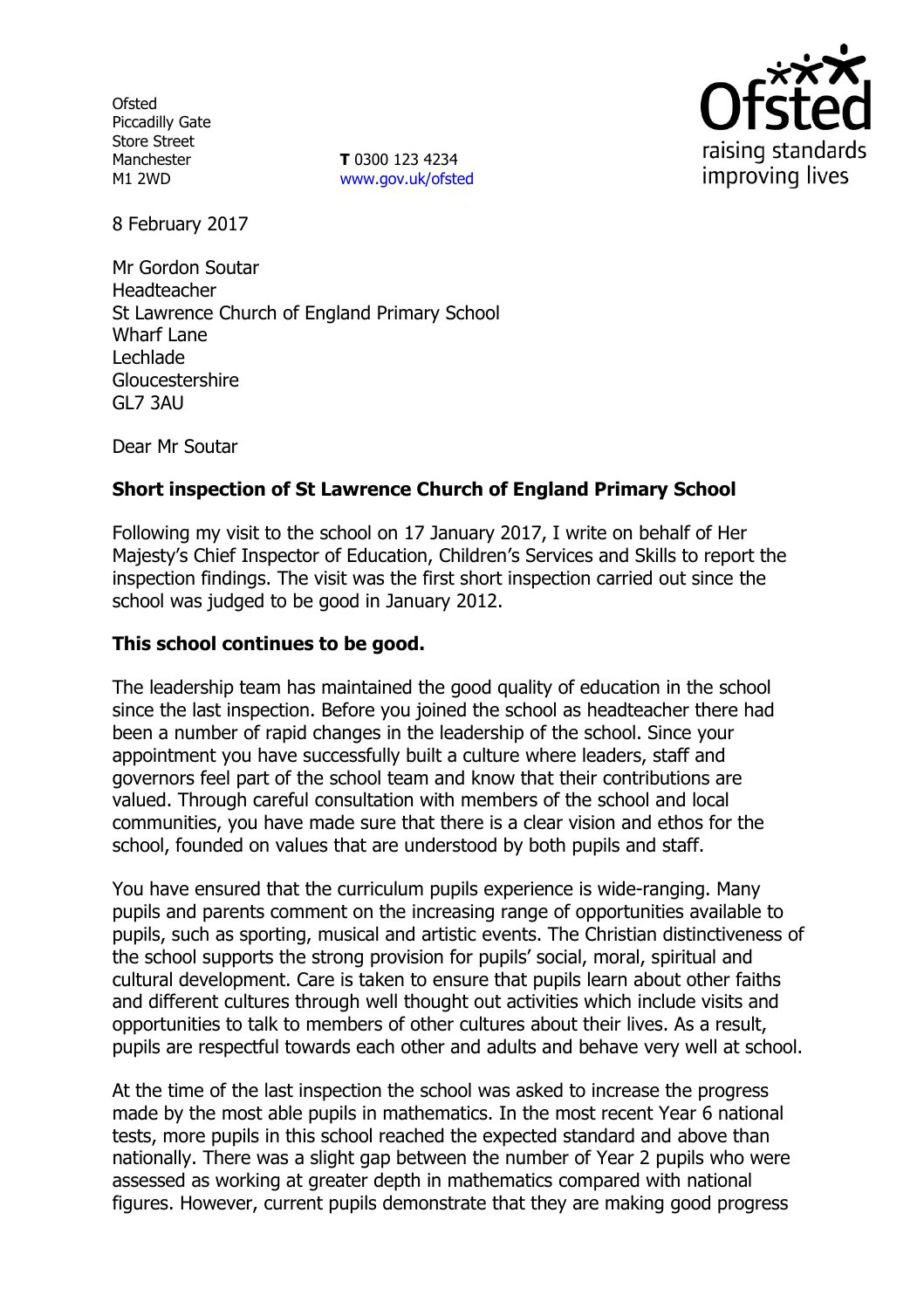

in mathematics. The school's developing work on reasoning in mathematics is already strengthening and challenging the understanding of the most able pupils, particularly in the older classes in key stage 2.

# **Safeguarding is effective.**

The leadership team has ensured that safeguarding arrangements are fit for purpose and records are detailed and of good quality. All staff know that safeguarding is everyone's responsibility. Regular and up-to-date training means that all staff and governors know what is expected of them. They understand and implement the most recent government guidance, including how to help protect pupils from radicalisation and extremism. Governors carefully monitor the school's work to keep pupils safe. The school's systems make sure that new staff are recruited safely and that the induction process places emphasis on the culture of safeguarding which the school promotes.

Pupils strongly say that they feel safe in school. They are very clear that they know whom to talk to if they have a worry or concern and that adults will help them. Parents very strongly agree that their children are happy, safe and well looked after in school. They speak highly of the support they and their children receive, particularly from the school's nurture team. Pupils have a clear understanding of bullying, including cyber bullying, and they say that this does not happen often. The school's curriculum helps pupils learn how to keep themselves safe. For example, pupils told me the practical steps they can take to help keep themselves safe when using new technologies, such as the internet.

# **Inspection findings**

- $\blacksquare$  From the Reception class onward, pupils say that they love to write. They particularly enjoy the freedom to write about their feelings at length as part of their creative writing. There is less evidence that pupils have opportunities to write at length in some other subjects, including science and geography. As leaders you are focused on enabling more pupils to reach the highest levels in writing across the school.
- You have looked closely to see why fewer pupils reached the expected standard and above at the end of Year 2 and have identified that their handwriting had not reached the required standard. You have increased expectations of handwriting, presentation and spelling, with the result that these are improving across the school.
- There are times when teachers do not make it clear enough to pupils what to do to make their work better. For example, sometimes pupils do not receive enough information to help them understand why their sentences do not make sense. This means that they do not know how to improve on them. There are also times when pupils do not have the opportunity to reflect on their work, edit and improve it. You and your leadership team recognise that sometimes pupils do not increase their writing skills quickly enough. For example, in Year 4, pupils were not able to improve their use of paragraphs over a number of weeks.
- **Pupils are working at age-appropriate levels in mathematics. Pupils have a**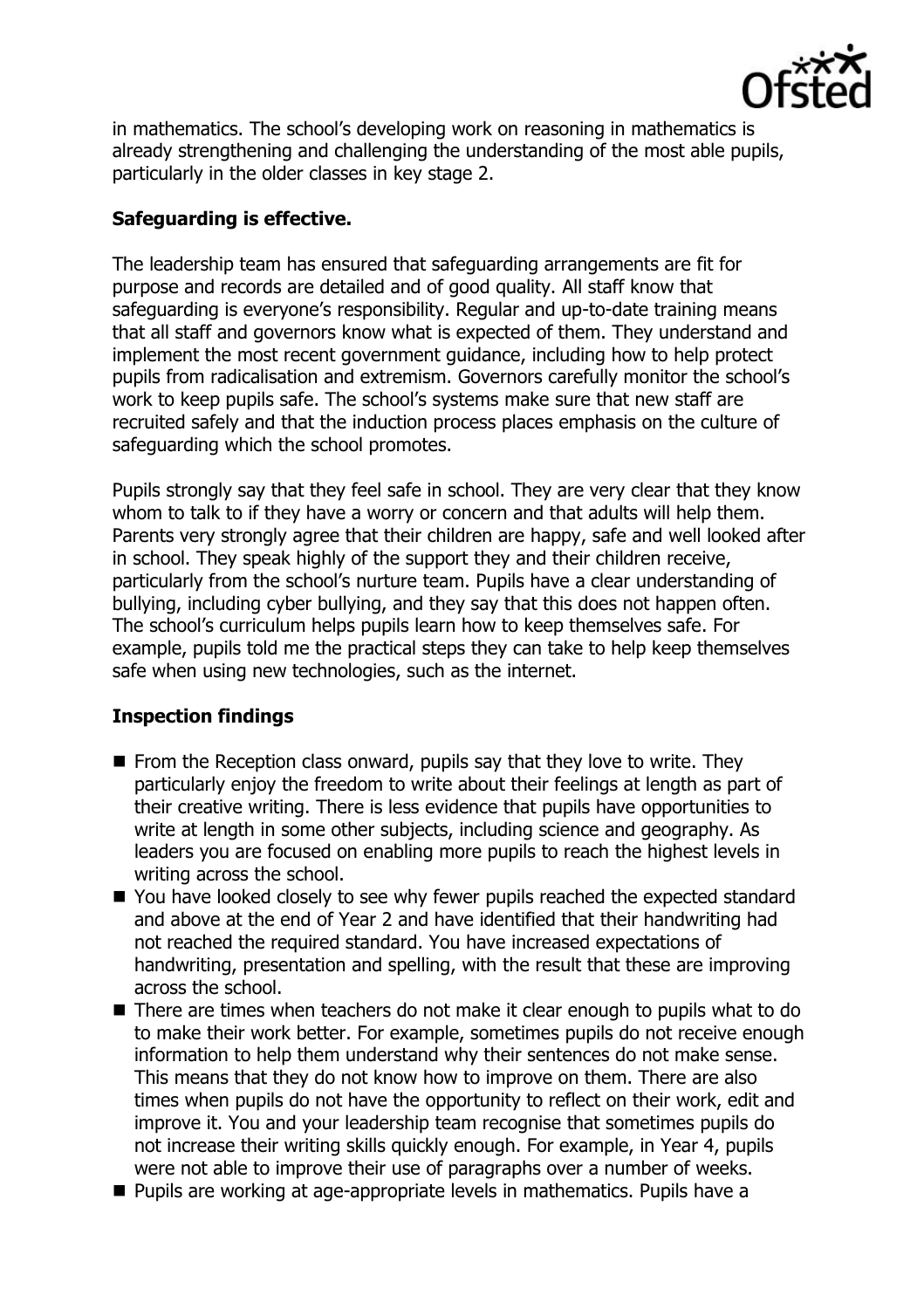

strong understanding of calculation. Beginning in the early years, pupils build up their skills effectively over time. For example, Year 6 pupils use their knowledge of fractions to accurately add improper fractions together.

- Changes to the way pupils are taught in mathematics are encouraging them to reason and think about their understanding of different mathematical concepts. Although recent, these changes are already leading to an improvement in pupils' reasoning skills. For example, when ordering a range of six-digit numbers, pupils in Year 5 could explain their thinking using their knowledge of place value. Pupils, including the most able of them, say that they enjoy the challenge of thinking deeply in mathematics. Pupils are confident in their reasoning about calculation but less confident in using these skills to solve problems in other areas of mathematics.
- The subject leader for mathematics has an accurate picture of mathematics teaching in the school and has identified further work to develop pupils' reasoning and mastery in mathematics. The leadership team and governors have a clear understanding of the progress that pupils are making in mathematics across the school. The support that has been put in place is effective in helping pupils who need to catch up to do so briskly, particularly in Year 3.
- Leaders keep a watchful eye on the progress of the disadvantaged pupils in the school so that now their progress is closer to that of other pupils. You give your governors detailed information about the attainment and progress of pupils, on which they challenge you regularly. Governors know how and why additional funds for disadvantaged pupils are allocated and have evaluated accurately that this money is spent well to improve disadvantaged pupils' progress.
- Your analysis of pupils' attendance means that you know clearly which groups, such as the children of service families, to focus on when improving attendance. The work of the family support worker and leader for special educational needs and/or disabilities in particular is helping to improve disadvantaged pupils' attendance so that it is currently close to the national attendance of all pupils.

## **Next steps for the school**

Leaders and those responsible for governance should ensure that:

- $\blacksquare$  pupils develop their reasoning skills, especially in mathematics, so that they can explore and solve more complex problems
- $\blacksquare$  pupils are challenged effectively to write at the highest levels by enabling them to reflect on and improve their work.

I am copying this letter to the chair of the governing body, the director of education for the Diocese of Gloucester, the regional schools commissioner and the director of children's services for Gloucestershire. This letter will be published on the Ofsted website.

Yours sincerely

Sarah O'Donnell **Ofsted Inspector Information about the inspection**